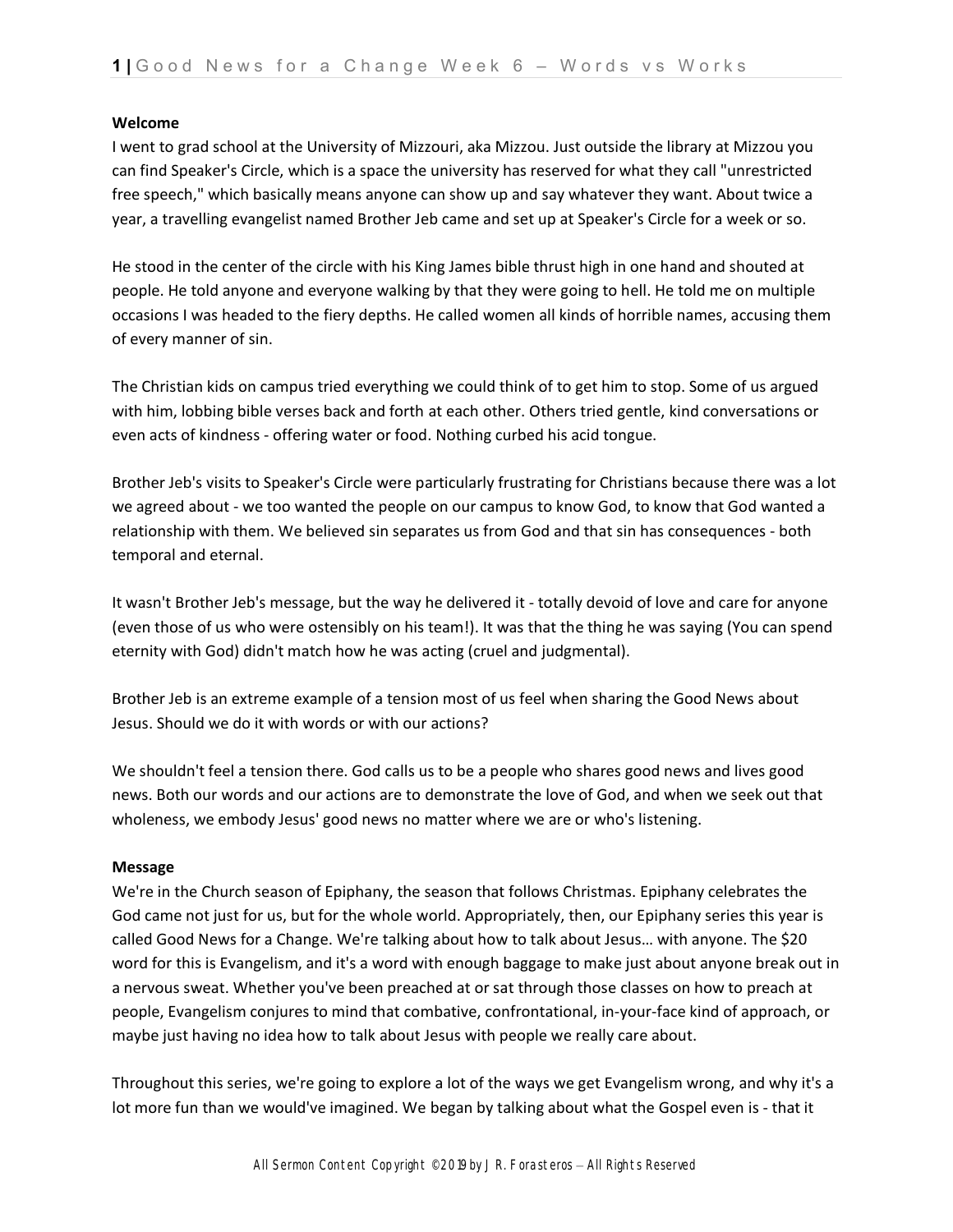means "Good News". Then we spent some time asking how God is good news - both in our own lives and in the lives of people we care about. Next, we explored how to translate the good news out of our language into the world of the person we're talking to. Then last week we saw that truly speaking good news to someone isn't about getting them to believe the right things, but inviting them to trust Jesus, the God who is already at work in their lives.

If you talk about Evangelism very long in Christian circles, there's a strange debate that springs up. Some folks say that sharing the Good News is all about the words you use. The important thing is to get the words in front of people who don't know God. So Brother Jeb lobbed King James bible verses at people with little to no context and no concern for whether they even understood the archaic English. Or, if you've ever been a server, you've probably gotten one of those tips that looked like a \$20 bill but turned out to be a gospel tract. Some missions organizations send missionaries to people groups who don't know Jesus and all they do is preach to them. Because the words are all that matter.

On the other hand, there are folks who love to quote St. Francis of Assisi (the Francis after whom Pope Francis named himself). "Preach the gospel at all times, and if necessary, use words." These people insist that words aren't necessary for telling people the good news about Jesus - our lives should be enough for people to know God loves them. So these Christians tend to be super involved in social justice, faith activists. Because their works are what matter.

# Words vs Works.

Here's the funny thing about St. Francis - he never said that quote, as far as we can tell. And it seems unlikely that he would ever have said that because he was known as a preacher. One of the most famous stories about him is that he once stopped on a journey to preach to the birds in a field that they too might know the Good News.

Francis was a man who preached the good news with both words AND work. In this, he was imitating Jesus himself, who also did plenty of preaching AND plenty of serving. In fact, Jesus had some pretty harsh words for religious folks who weren't consistent in word and work.

[Scripture Slide] Turn with me to Matthew 23. This teaching is one Jesus gave during his Passion week, after he entered Jerusalem. Jesus has cleansed the Temple, and his action sparked challenges from the religious establishment. They spent a whole day trying to trick and trap him, hoping to turn the crowds against him. But again and again, Jesus turned their traps back on them, making them look foolish in front of the crowds.

It's then he delivers these words we're about to hear next. Jesus is specifically calling out the religious leaders who, when God walks up to them, oppose God to his face. So let's read together how Jesus evaluates them: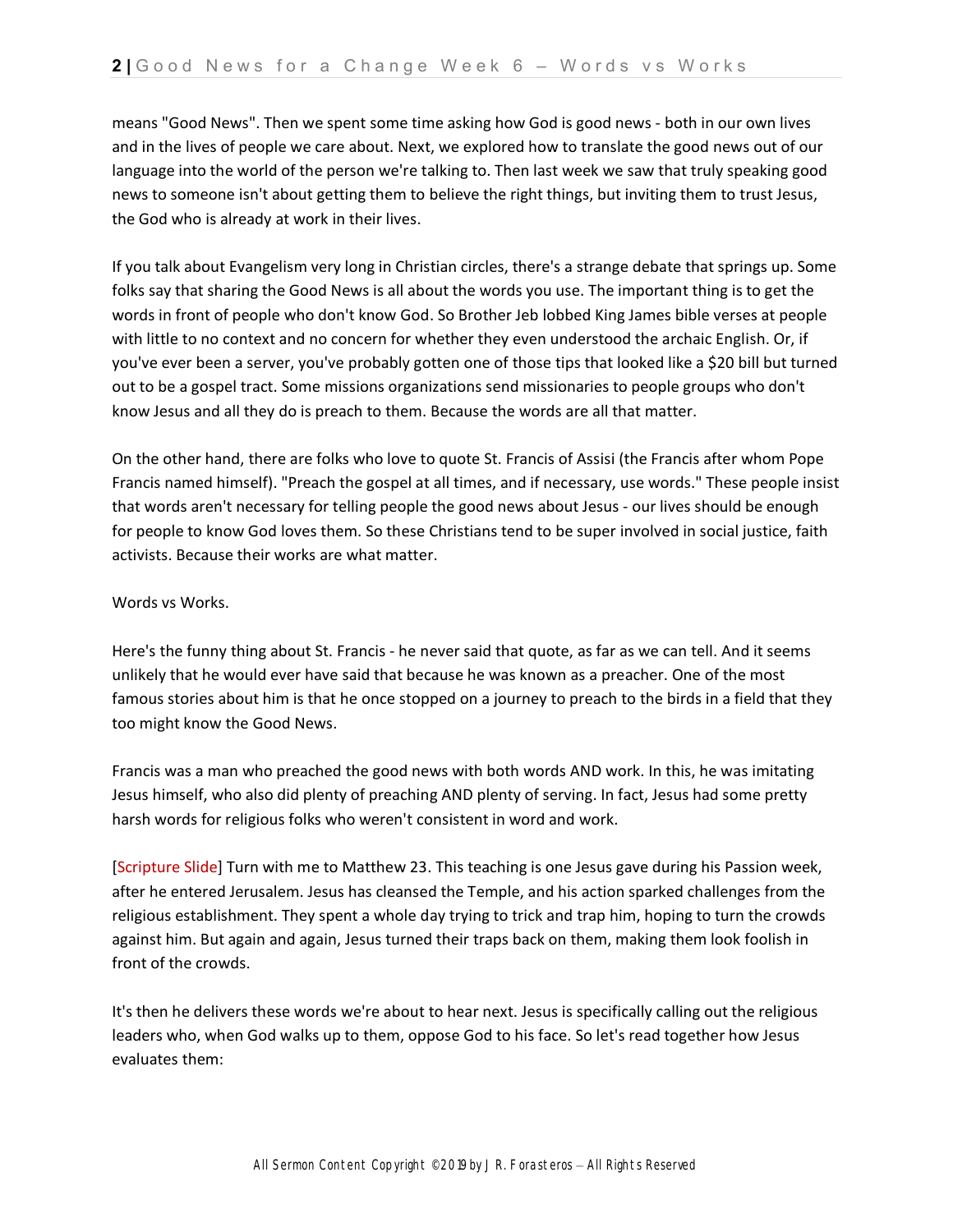Then Jesus said to the crowds and to his disciples, "The teachers of religious law and the Pharisees are the official interpreters of the law of Moses. So practice and obey whatever they tell you, but don't follow their example. For they don't practice what they teach. They crush people with unbearable religious demands and never lift a finger to ease the burden.

Jesus points to a disconnect between what they say and how they live. He says, "Follow their teaching, but don't imitate their lives." Wow. Why not?

"Everything they do is for show. On their arms they wear extra wide prayer boxes with Scripture verses inside, and they wear robes with extra long tassels. And they love to sit at the head table at banquets and in the seats of honor in the synagogues. They love to receive respectful greetings as they walk in the marketplaces, and to be called 'Rabbi…'

All of the Pharisees' religiosity is about putting on a show. They're more interested in what YOU think about them than what GOD thinks about them. Jesus goes into detail throughout chapter 23, citing example after example of how the Pharisees keep the letter of the law while ignoring the spirit altogether.

Toward the end of his teaching, Jesus uses two powerful metaphors to drive home what a problem this disconnect is:

"What sorrow awaits you teachers of religious law and you Pharisees. Hypocrites! For you are so careful to clean the outside of the cup and the dish, but inside you are filthy—full of greed and self-indulgence! You blind Pharisee! First wash the inside of the cup and the dish, and then the outside will become clean, too.

Can you imagine? Standing at the sink, washing the outside of a dirty glass, then filling it up and taking a drink? Disgusting, because it doesn't matter how clean the outside is, if the inside is dirty, then anything coming out is dirty, too.

The next example Jesus uses is even more dramatic:

"What sorrow awaits you teachers of religious law and you Pharisees. Hypocrites! For you are like whitewashed tombs—beautiful on the outside but filled on the inside with dead people's bones and all sorts of impurity. Outwardly you look like righteous people, but inwardly your hearts are filled with hypocrisy and lawlessness. -- Matthew 23:1-7, 25-28

Jesus is not critiquing what the Pharisees are saying (remember, he said to follow their teachings!). And he's not even critiquing their actions, though he's obviously not pleased with them.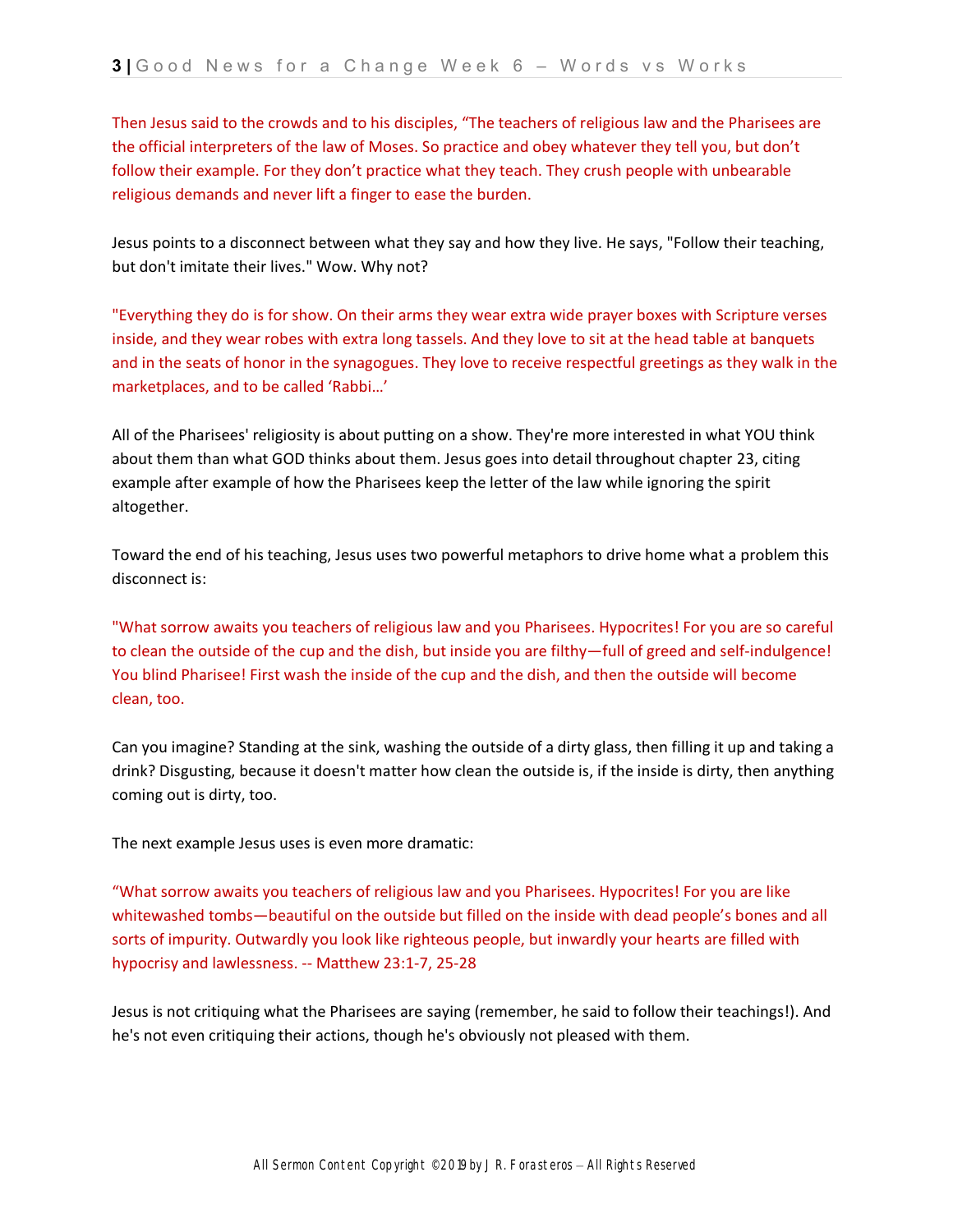What Jesus takes issue with is the disconnect between what they say and how they live, between their words and works. It's a clear sign for Jesus they haven't truly been transformed by God - they're still dead and dirty inside.

God is not interested in either our words or our works. God is interested in all of us, integrated as one whole person. A person whose words and works are aligned. A person who is living out the good news because it flows from a transformed relationship with God.

The words people need to realize that the good news about Jesus isn't a magical spell. You can just throw bible verses at people and expect them to stick. God never intended sharing good news to look like that.

In other words, we don't want to be the kind of people who Jesus looks at and says, "Eh, do what they say, but don't imitate them."

And the works people have to come to grips with the fact that too often, we hid behind "works" as an excuse not to take a risk and actually talk about how Jesus is good news for us and our friends.

In other words, we are good news when we share the good news in both word and work.

I have a group of friends that's largely not Christian - many were raised in the Church and have left faith, others have been atheist for quite a while. Last year, we all decided to watch a documentary called Religulous by comedian Bill Mahr (who is one of my least favorite talking heads). The documentary is strongly anti-religious, with the greatest focus being on Christianity. So we ended up with about fifteen people, mostly atheist or agnostic, at my house for the movie.

I smoked a brisket and Amanda and I prepared a little feast, and we all sat down to watch the movie. Afterwards, we discussed how the documentary portrayed religion, and the ins and outs of a life of faith for more than two hours.

I was telling a pastor friend of mine about the night and he stopped me. "You had a house full of atheists who showed up voluntarily to a *pastor's* house to discuss religion? How did you do that?"

I thought about it for a minute. Well, it's because these were all my friends. I had invested a lot of time in loving them, in showing them the good news by my actions. They knew they could trust me because we had established a relationship of mutual trust and affirmation.

Opportunities to talk about the good news of Jesus like those don't come around when we only use words and not works. And of course I could spend a lifetime showing the good news through my works but if I never gave